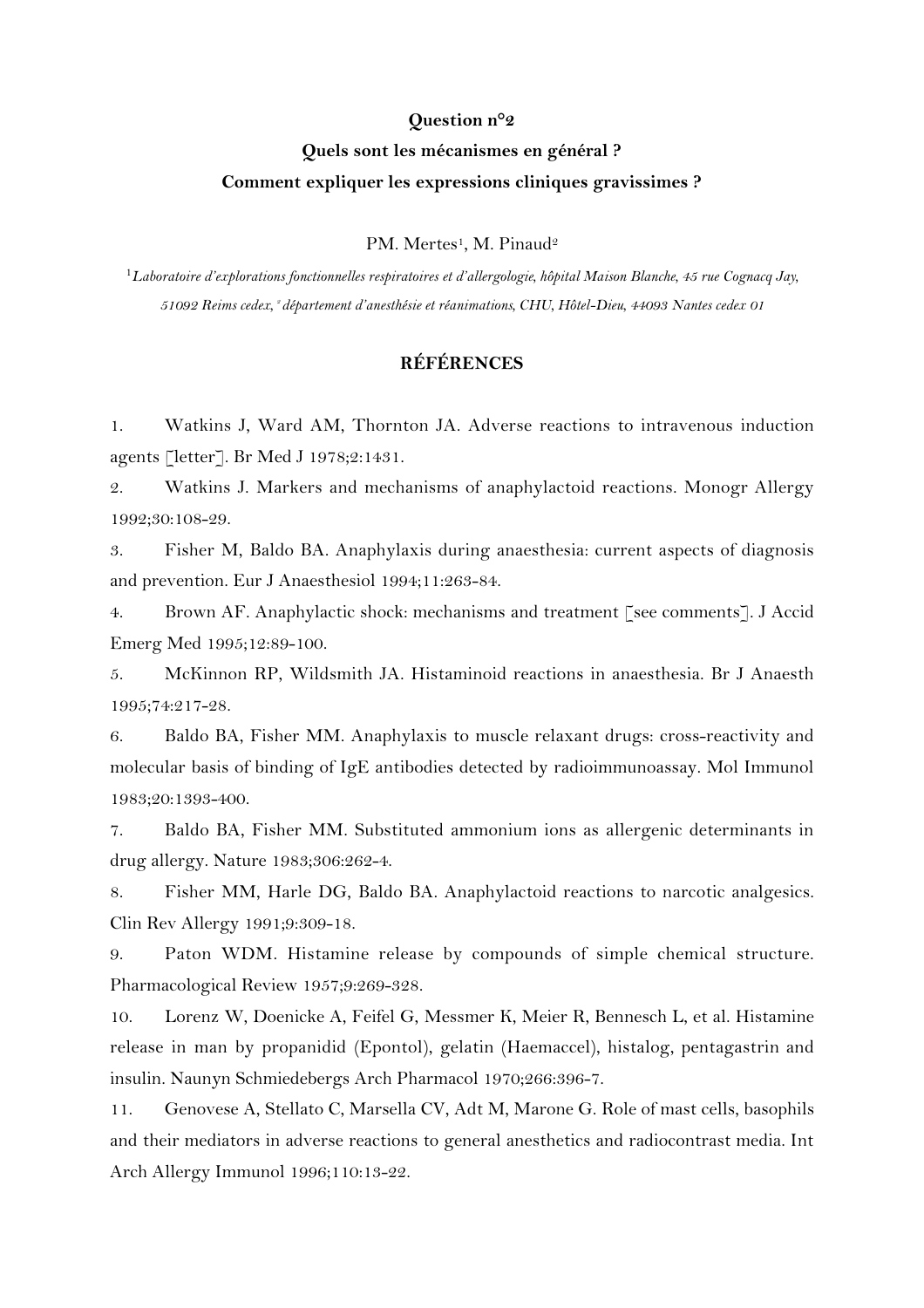12. Stellato C, Casolaro V, Ciccarelli A, Mastronardi P, Mazzarella B, Marone G. General anaesthetics induce only histamine release selectively from human mast cells. Br J Anaesth 1991;67:751-8.

13. Stellato C, de Paulis A, Cirillo R, Mastronardi P, Mazzarella B, Marone G. Heterogeneity of human mast cells and basophils in response to muscle relaxants. Anesthesiology 1991;74:1078-86.

14. Marone G, Stellato C, Mastronardi P, Mazzarella B. Mechanisms of activation of human mast cells and basophils by general anesthetic drugs. Ann Fr Anesth Réanim 1993;12:116-25.

15. Findlay SR, Dvorak AM, Kagey-Sobotka A, Lichtenstein LM. Hyperosmolar triggering of histamine release from human basophils. J Clin Invest 1981;67:1604-13.

16. Scott RP, Savarese JJ, Basta SJ, Sunder N, Ali HH, Gargarian M, et al. Atracurium: clinical strategies for preventing histamine release and attenuating the haemodynamic response. Br J Anaesth 1985;57:550-3.

17. Lorenz W, Doenicke A. Anaphylactoid reactions and histamine release by barbiturate induction agents: clinical relevance and patho-mechanisms [editorial]. Anesthesiology 1985;63:351-2.

18. Moss J, Rosow CE. Histamine release by narcotics and muscle relaxants in humans. Anesthesiology 1983;59:330-9.

19. Harle DG, Baldo BA, Fisher MM. Inhibition of histamine-N-methyltransferase activity by neuromuscular blocking drugs. Agents Actions 1985;17:27-31.

20. Laroche D, Vergnaud MC, Sillard B, Soufarapis H, Bricard H. Biochemical markers of anaphylactoid reactions to drugs. Comparison of plasma histamine and tryptase. Anesthesiology 1991;75:945-9.

21. Laroche D, Lefrancois C, Gérard JL, Dubois F, Vergnaud MC, Guéant JL, et al. Early diagnosis of anaphylactic reactions to neuromuscular blocking drugs. Br J Anaesth 1992;69:611-4.

22. Laroche D, Dubois F, Lefrancois C, Vergnaud MC, Gérard JL, Soufarapis H, et al. Marqueurs biologiques précoces des réactions anaphylactoïdes peranesthésiques. Ann Fr Anesth Réanim 1992;11:613-8.

23. Aimone-Gastin I, Guéant JL, Laxenaire MC, Monneret-Vautrin DA. Pathogenesis of allergic reactions to anaesthetic drugs. Int J Immunopathol Pharmacol 1997;10:193-6.

24. Falk K, Rotzschke O, Stevanovic S, Jung G, Rammensee HG. Allele-specific motifs revealed by sequencing of self-peptides eluted from MHC molecules. Nature 1991;351:290-6.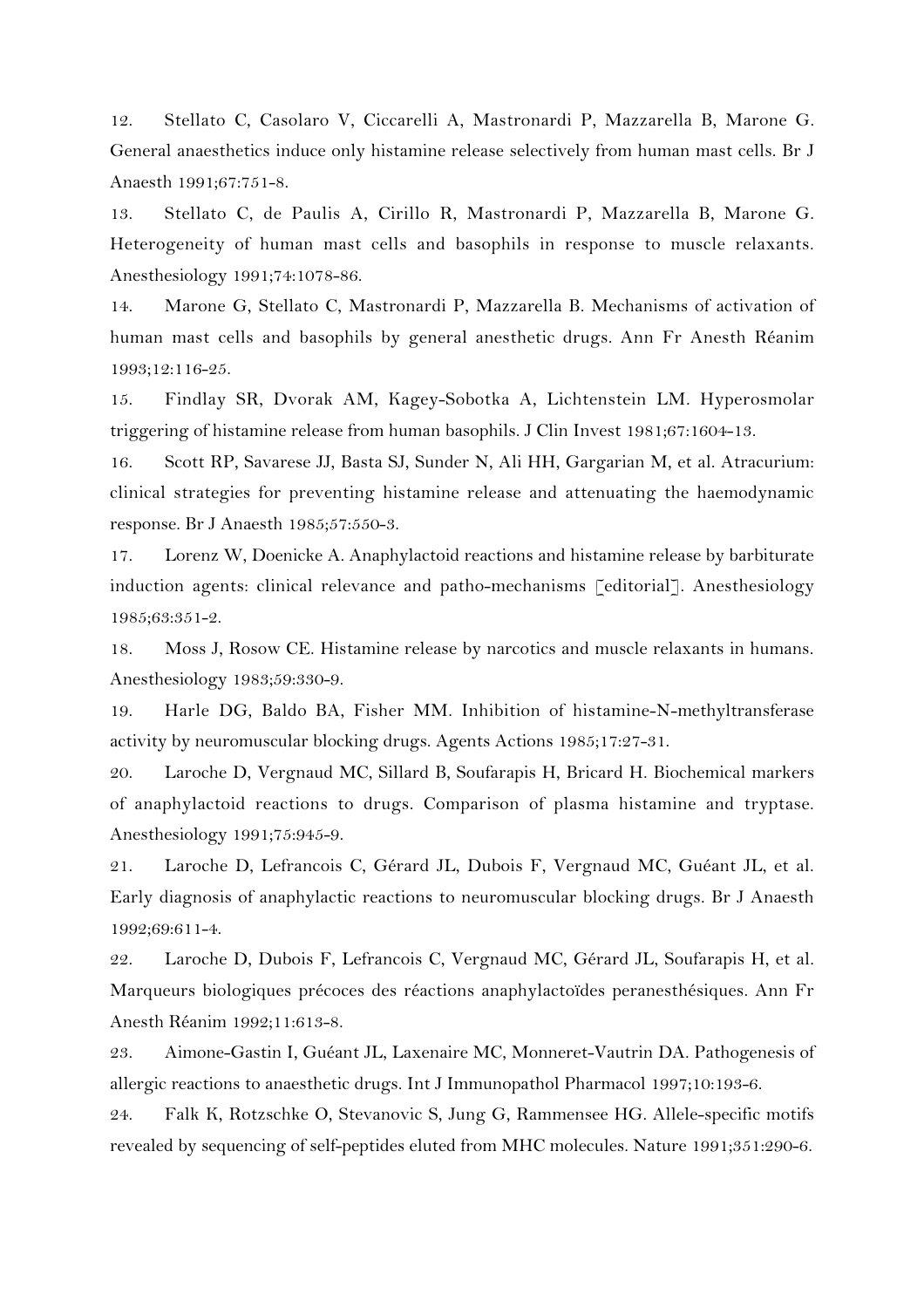25. de Weck AL. Immunochemical particularities of anaphylactic reactions to compounds used in anesthesia. Ann Fr Anesth Réanim 1993;12:126-30.

26. Vervloet D, Arnaud A, Vellieux P, Kaplanski S, Charpin J. Anaphylactic reactions to muscle relaxants under general anesthesia. J Allergy Clin Immunol 1979;63:348-53.

27. Baldo BA, Fisher MM. Mechanisms in IgE-dependent anaphylaxis to anesthetic drugs. Ann Fr Anesth Réanim 1993;12:131-40.

28. Romagnoli P, Labhardt AM, Sinigaglia F. Selective interaction of Ni with an MHCbound peptide. EMBO J 1991;10:1303-6.

29. van den Broeke LT, Heffler LC, Tengvall-Linder M, Nilsson JLG, Karlberg AT, Scheynius A. Direct Ni2+ antigen formation on cultured human dendritic cells. Immunology 1999;96:578-85.

30. Laxenaire MC. Epidémiologie des réactions anaphylactoides peranesthésiques. Quatrième enquête multicentrique (juillet 1994-décembre 1996). Le Groupe d'études des réactions anaphylactoides peranesthésiques. Ann Fr Anesth Réanim 1999;18:796-809.

31. Assem ESK. Anaphylactoid reactions to neuromuscular blockers : major role of IgE antibodies and possible contribution of IgE-independent mechanisms. In: Assem ESK, Ed. Allergic reactions to anaesthetics. Clinical and basic aspects. Monogr Allergy ed. Basel: Karger; 1992. p. 24-53.

32. Daeron M, Voisin GA. H-2 antigens, on mast cell membrane, as target antigens for anaphylactic degranulation. Cell Immunol 1978;37:467-72.

33. Moneret-Vautrin DA, Guéant JL, Kamel L, Laxenaire MC, el Kholty S, Nicolas JP. Anaphylaxis to muscle relaxants: cross-sensitivity studied by radioimmunoassays compared to intradermal tests in 34 cases. J Allergy Clin Immunol 1988;82:745-52.

34. Birnbaum J, Vervloet D. Mechanisms of anaphylactic reactions to muscle relaxants: role of allergenic determinants. Allergy to muscle relaxants. Monogr Allergy 1992;30:15-23.

35. Didier A, Cador D, Bongrand P, Furstoss R, Fourneron P, Senft M, et al. Role of the quaternary ammonium ion determinants in allergy to muscle relaxants. J Allergy Clin Immunol 1987;79:578-84.

36. Birnbaum J, Vervloet D. Allergy to muscle relaxants. Clin Rev Allergy 1991;9:281- 93.

37. Fisher MM, More DG. The epidemiology and clinical features of anaphylactic reactions in anaesthesia. Anaesth Intensive Care 1981;9:226-34.

38. Baldo BA, Fisher MM, Harle DG. Allergy to thiopentone. Clin Rev Allergy 1991;9:295-308.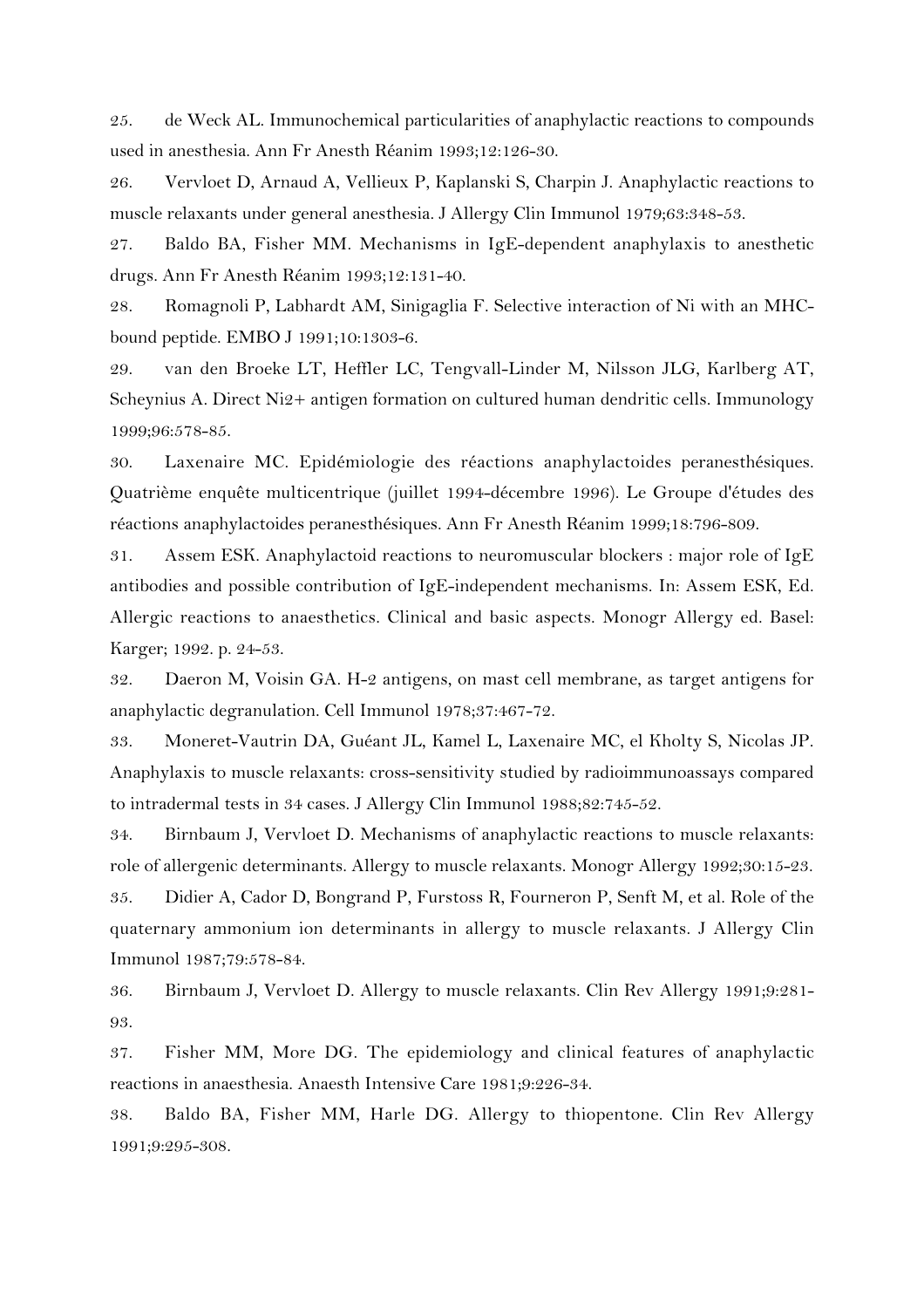39. Baldo BA, Pham NH. Structure--activity studies on drug-induced anaphylactic reactions. Chem Res Toxicol 1994;7:703-21.

40. Laxenaire MC, Mata-Bermejo E, Moneret-Vautrin DA, Guéant JL. Life-threatening anaphylactoid reactions to propofol (Diprivan) [see comments]. Anesthesiology 1992;77:275-80.

41. Breiteneder H, Scheiner O. Molecular and immunological characteristics of latex allergens. Int Arch Allergy Immunol 1998;116:83-92.

42. Winton GB. Anesthesia for dermatologic surgery. J Dermatol Surg Oncol 1988;14:41-54.

43. Ruzicka T, Gerstmeier M, Przybilla B, Ring J. Allergy to local anesthetics: comparison of patch test with prick test and intradermal test results. J Am Acad Dermatol 1987;16:1202-8.

44. Canfield D, Gage T. A guideline to local anesthetic allergy testing. Anesth Prog 1987;34:157-63.

45. Fine P, Dingman DL. Hypersensitivity dermatitis following suction-assisted lipectomy: a complication of local anesthetics. Ann Plast Surg 1988;20:573-5.

46. Simon R. Adverse reactions to drug additives. J Allergy Clin Immunol 1984;74:623- 30.

47. Dooms-Goosens A, de Alam AG, Degreef H, Kochuyt A. Local anesthetic intolerance due to metabisulfite. Contact Dermatitis 1989;20:124-6.

48. Enjeti S, Bleecker ER, Smith PL, Rabson J, Permutt S, Traystman RJ. Hemodynamic mechanisms in anaphylaxis. Circ Shock 1983;11:297-309.

49. Wagner EM, Mitzner WA, Bleecker ER. Peripheral circulatory alterations in canine anaphylactic shock. Am J Physiol 1986;251:H934-40.

50. Correa E, Mink S, Unruh H, Kepron W. Left ventricular contractility is depressed in IgE-mediated anaphylactic shock in dogs. Am J Physiol 1991;260:H744-51.

51. Martin TR, Ando A, Takeishi T, Katona IM, Drazen JM, Galli SJ. Mast cells contribute to the changes in heart rate, but not hypotension or death, associated with active anaphylaxis in mice. J Immunol 1993;151:367-76.

52. Mitsuhata H, Hasome N, Saitoh J, Takeuchi H, Horiguchi Y, Shimizu R. Evaluation of left ventricular diastolic function in IgE-mediated anaphylaxis in dogs. Acta Anaesthesiol Scand 1995;39:791-6.

53. Shibamoto T, Wang HG, Tanaka S, Miyahara T, Koyama S. Participation of nitric oxide in the sympathetic response to anaphylactic hypotension in anesthetized dogs. Neurosci Lett 1996;212:99-102.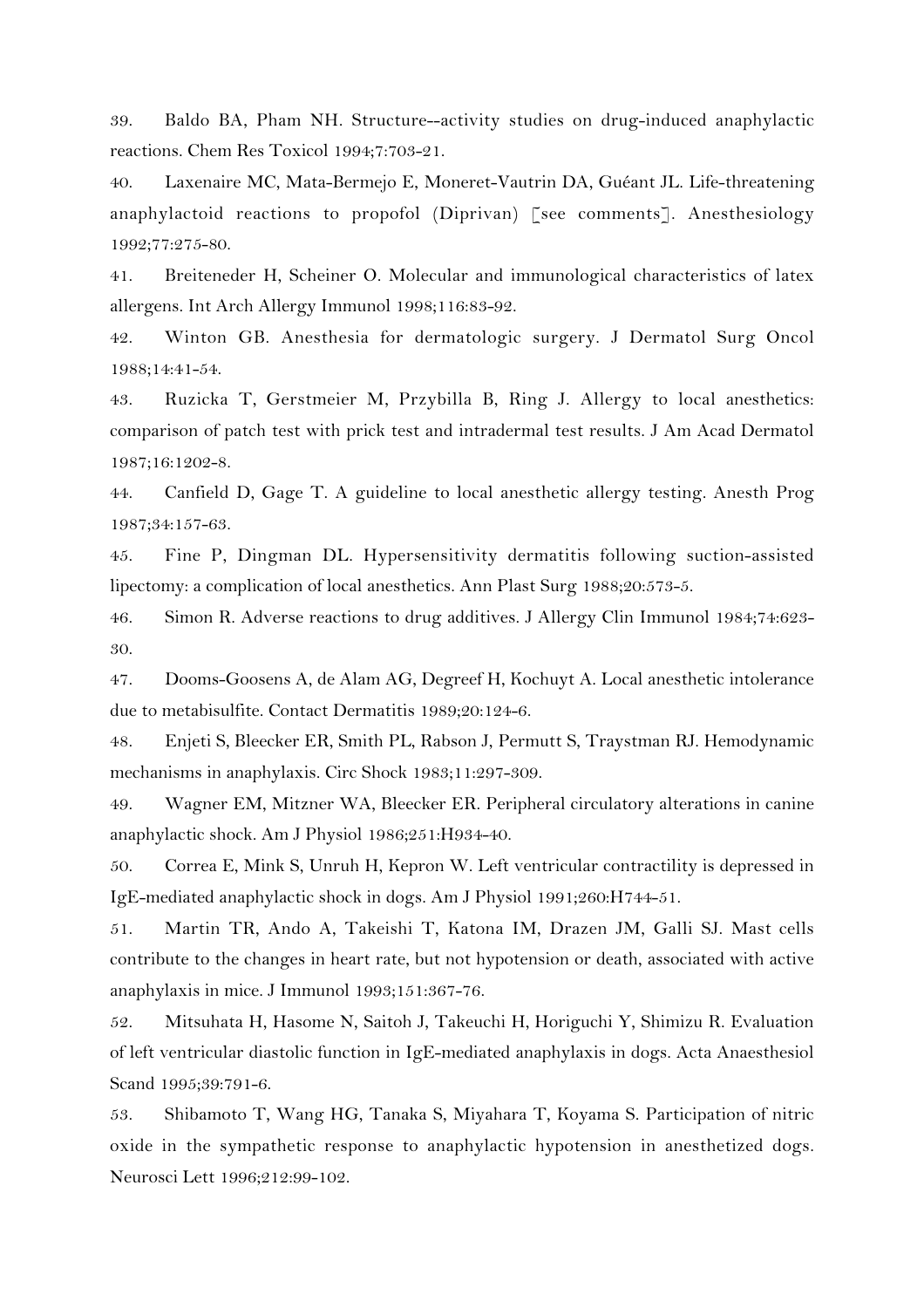54. Beaupre PN, Roizen MF, Cahalan MK, Alpert RA, Cassorla L, Schiller NB. Hemodynamic and two-dimensional transesophageal echocardiographic analysis of an anaphylactic reaction in a human. Anesthesiology 1984;60:482-4.

55. Nicolas F, Villers D, Blanloeil Y. Hemodynamic pattern in anaphylactic shock with cardiac arrest. Crit Care Med 1984;12:144-5.

56. Silverman HJ, Van Hook C, Haponik EF. Hemodynamic changes in human anaphylaxis. Am J Med 1984;77:341-4.

57. Levy JH. Anaphylactic/anaphylactoid reactions during cardiac surgery. J Clin Anesth 1989;1:426-30.

58. Kapin MA, Ferguson JL. Hemodynamic and regional circulatory alterations in dog during anaphylactic challenge. Am J Physiol 1985;249:H430-7.

59. Yamaguchi Y, Shibamoto T, Hayashi T, Saeki Y, Tanaka S. Hepatic vascular response to anaphylaxis in isolated canine liver. Am J Physiol 1994;267:R268-74.

60. Tang W, Weil MH, Sun S, Noc M, Gazmuri RJ, Bisera J. Gastric intramural PCO2 as monitor of perfusion failure during hemorrhagic and anaphylactic shock. J Appl Physiol 1994;76:572-7.

61. Bristow MR, Ginsburg R, Harrison HC. Histamine and the human heart: the other receptor system. Am J Cardiol 1982;49:249-51.

62. Reinhardt D, Borchard U. H1-receptor antagonists: comparative pharmacology and clinical use. Klin Wochenschr 1982;60:983-90.

63. Kaliner M, Shelhamer JH, Ottesen EA. Effects of infused histamine: correlation of plasma histamine levels and symptoms. J Allergy Clin Immunol 1982;69:283-9.

64. Vigorito C, Russo P, Picotti GB, Chiariello M, Poto S, Marone G. Cardiovascular effects of histamine infusion in man. J Cardiovasc Pharmacol 1983;5:531-7.

65. Pavek K, Wegmann A, Nordstrom L, Schwander D. Cardiovascular and respiratory mechanisms in anaphylactic and anaphylactoid shock reactions. Klin Wochenschr 1982;60:941-7.

66. Morel DR, Zapol WM, Thomas SJ, Kitain EM, Robinson DR, Moss J, et al. C5a and thromboxane generation associated with pulmonary vaso- and broncho-constriction during protamine reversal of heparin. Anesthesiology 1987;66:597-604.

67. Morel DR, Skoskiewicz M, Robinson DR, Bloch KJ, Hoaglin DC, Zapol WM. Leukotrienes, thromboxane A2, and prostaglandins during systemic anaphylaxis in sheep. Am J Physiol 1991;261:H782-92.

68. Levy JH. The human inflammatory response. J Cardiovasc Pharmacol 1996;27 Suppl 1:S31-7.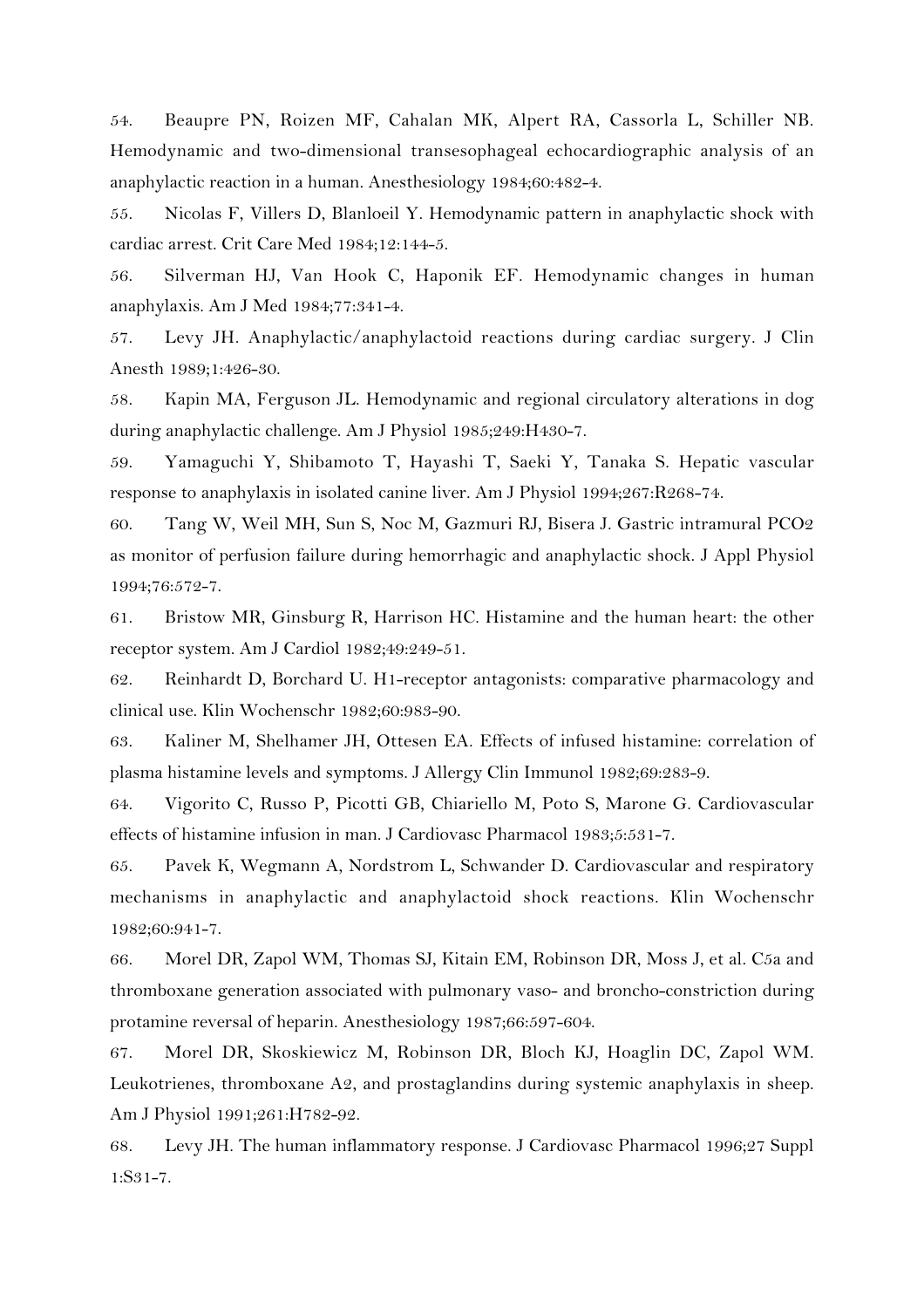69. Mink SN, Becker A, Unruh H, Kepron W. Effects of anaphylaxis mediators on partitioned pulmonary vascular resistance during ragweed shock in dogs. J Appl Physiol 1998;84:782-90.

70. Fahmy NR. Hemodynamics, plasma histamine, and catecholamine concentrations during an anaphylactoid reaction to morphine. Anesthesiology 1981;55:329-31.

71. Moss J, Fahmy NR, Sunder N, Beaven MA. Hormonal and hemodynamic profile of an anaphylactic reaction in man. Circulation 1981;63:210-3.

72. Levi R. Cardiac anaphylaxis: models, mediators, mechanisms and clinical considerations. In: Levi R, Ed. Human inflammatory disease. Clinical Immunology. Toronto: B.C. Decker Inc; 1988. p. 95-105.

73. Kanny G, Maria Y, Mentre B, Moneret-Vautrin DA. [Case report: recurrent anaphylactic shock to radiographic contrast media. Evidence supporting an exceptional IgEmediated reaction]. Allerg Immunol (Paris) 1993;25:425-30.

74. Duffy BL, Harding JN, Fuller WR, Peake SL. Cardiac arrest following Haemaccel [see comments]. Anaesth Intensive Care 1994;22:90-2.

75. Jacobsen J, Secher NH. Slowing of the heart during anaphylactic shock. A report of five cases. Acta Anaesthesiol Scand 1988;32:401-3.

76. Assem ES. Anaphylactic reactions affecting the human heart. Agents Actions 1989;27:142-5.

77. Petsas AA, Kotler MN. Electrocardiographic changes associated with penicillin anaphylaxis. Chest 1973;64:66-9.

78. Levine HD. Acute myocardial infarction following wasp sting. Report of two cases and critical survey of the literature. Am Heart J 1976;91:365-74.

79. Antonelli D, Koltun B, Barzilay J. Transient ST segment elevation during anaphylactic shock. Am Heart J 1984;108:1052-4.

80. Engrav MB, Zimmerman M. Electrocardiographic changes associated with anaphylaxis in a patient with normal coronary arteries. West J Med 1994;161:602-4.

81. Booth BH, Patterson R. Electrocardiographic changes during human anaphylaxis. Jama 1970;211:627-31.

82. Stein I, Wecksell I. Cardiac disease accompanying allergic drug reactions. J Allergy 1970;45:48-54.

83. Wagdi P, Mehan VK, Burgi H, Salzmann C. Acute myocardial infarction after wasp stings in a patient with normal coronary arteries. Am Heart J 1994;128:820-3.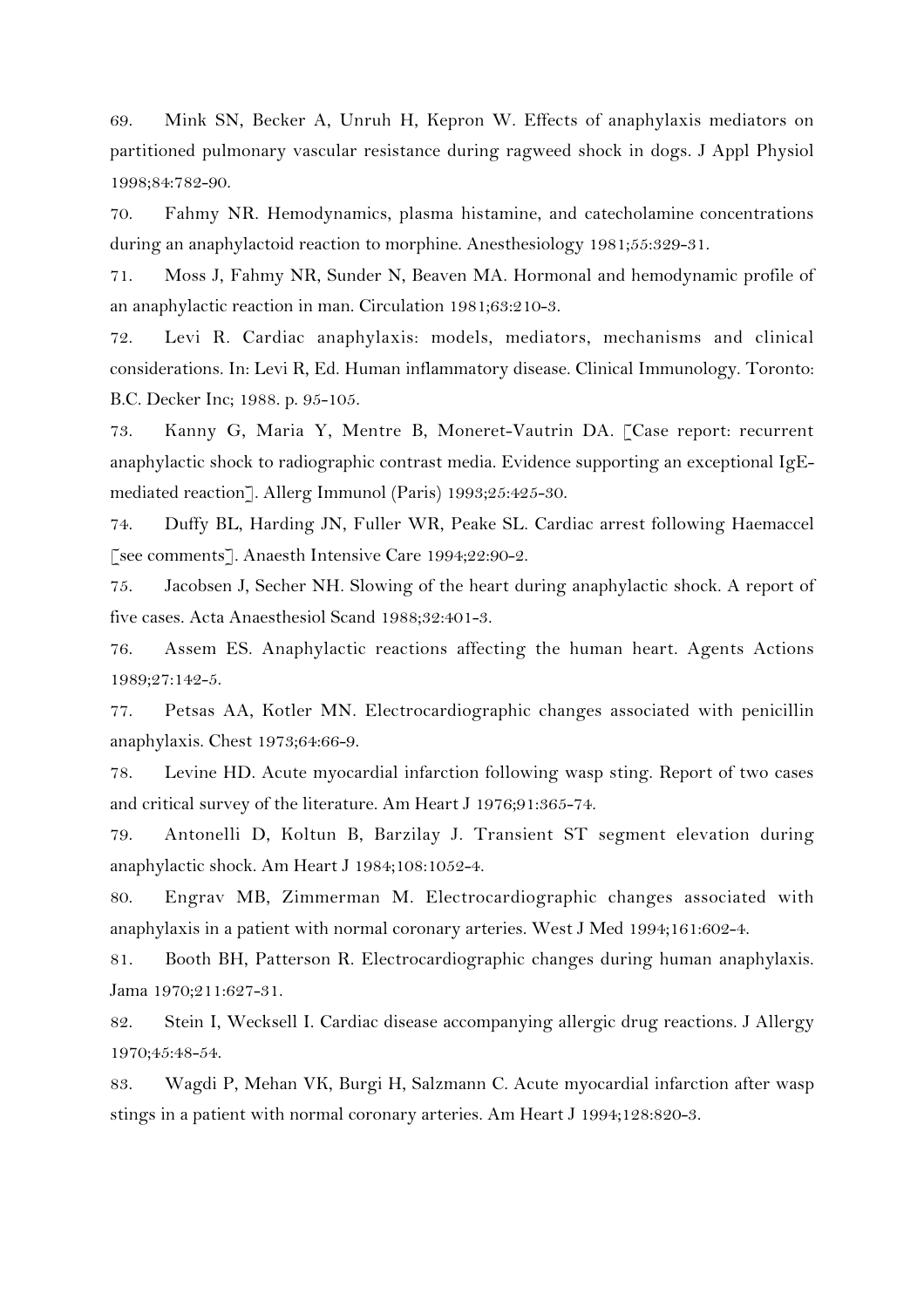84. Druck MN, Johnstone DE, Staniloff H, McLaughlin PR. Coronary artery spasm as a manifestation of anaphylactoid reaction to iodinated contrast material. Can Med Assoc J 1981;125:1133-5.

85. Austin SM, Barooah B, Kim CS. Reversible acute cardiac injury during cefoxitininduced anaphylaxis in a patient with normal coronary arteries. Am J Med 1984;77:729-32.

86. Jacobs RL, Rake GW, Jr., Fournier DC, Chilton RJ, Culver WG, Beckmann CH. Potentiated anaphylaxis in patients with drug-induced beta-adrenergic blockade. J Allergy Clin Immunol 1981;68:125-7.

87. Hannaway PJ, Hopper GD. Severe anaphylaxis and drug-induced beta-blockade [letter]. N Engl J Med 1983;308:1536.

88. Laxenaire MC, Torrens J, Moneret-Vautrin DA. Choc anaphylactoïde mortel chez un malade traité par bêta-bloquants. Ann Fr Anesth Réanim 1984;3:453-5.

89. Zaloga GP, DeLacey W, Holmboe E, Chernow B. Glucagon reversal of hypotension in a case of anaphylactoid shock. Ann Intern Med 1986;105:65-6.

90. Moneret-Vautrin DA, Kanny G, Faller JP, Levan D, Kohler C. Choc anaphylactique grave avec arrêt cardiaque au café et a la gomme arabique, potentialisé par un collyre bétabloquant. Rev Med Interne 1993;14:107-11.

91. Waldhausen E, Keser G, Marquardt B. Colloids, anaphylaxis, and the heart [letter]. Lancet 1988;2:220.

92. Otero E, Onufer JR, Reiss CK, Korenblat PE. Anaphylaxis-induced myocardial depression treated with amrinone [letter]. Lancet 1991;337:682.

93. Raper RF, Fisher MM. Profound reversible myocardial depression after anaphylaxis. Lancet 1988;1:386-8.

94. Javeed N, Javeed H, Javeed S, Moussa G, Wong P, Rezai F. Refractory anaphylactoid shock potentiated by beta-blockers. Cathet Cardiovasc Diagn 1996;39:383-4.

95. Delage C, Mullick FG, Irey NS. Myocardial lesions in anaphylaxis. A histochemical study. Arch Pathol 1973;95:185-9.

96. Pavek K. Anaphylactic shock in the monkey: its hemodynamics and mediators. Acta Anaesthesiol Scand 1977;21:293-307.

97. Pavek K, Piper PJ, Smedegard G. Anaphylatoxin-induced shock and two patterns of anaphylactic shock: hemodynamics and mediators. Acta Physiol Scand 1979;105:393-403.

98. Felix SB, Baumann G, Berdel WE. Systemic anaphylaxis--separation of cardiac reactions from respiratory and peripheral vascular events. Res Exp Med [Berl] 1990;190:239-52.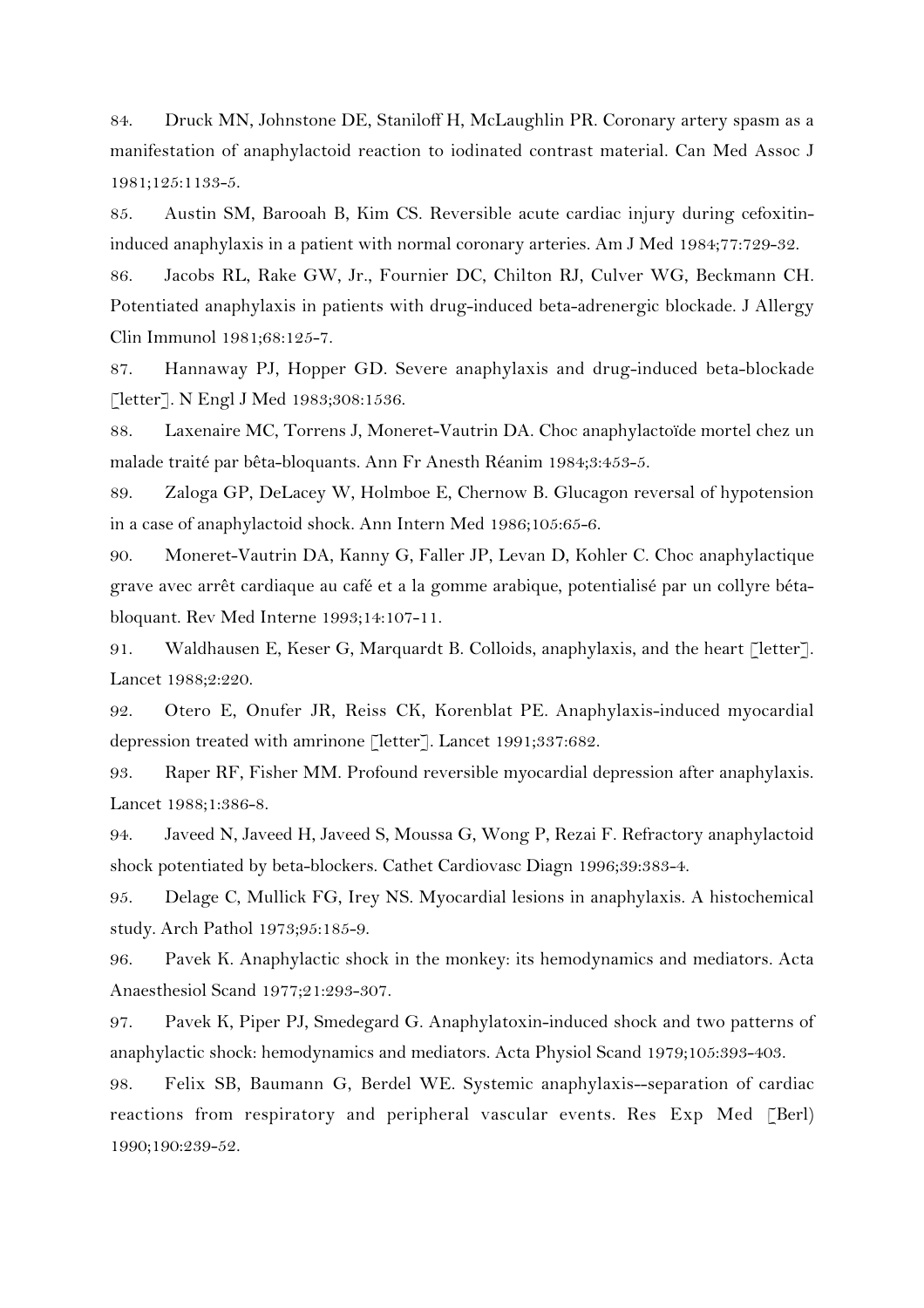99. Felix SB, Baumann G, Hashemi T, Niemczyk M, Ahmad Z, Berdel WE. Characterization of cardiovascular events mediated by platelet activating factor during systemic anaphylaxis. J Cardiovasc Pharmacol 1990;15:987-97.

100. Felix SB, Baumann G, Niemczyk M, Ahmad Z, Hashemi T, Berdel WE. Effects of platelet-activating factor on beta- and H2-receptor-mediated increase of myocardial contractile force in isolated perfused guinea pig hearts. Res Exp Med 1991;191:1-9.

101. Kirshenbaum AS, Kessler SW, Goff JP, Metcalfe DD. Demonstration of the origin of human mast cells from CD34+ bone marrow progenitor cells. J Immunol 1991;146:1410-5.

102. Valent P, Spanblochl E, Sperr WR, Sillaber C, Zsebo KM, Agis H, et al. Induction of differentiation of human mast cells from bone marrow and peripheral blood mononuclear cells by recombinant human stem cell factor/kit-ligand in long-term culture. Blood 1992;80:2237-45.

103. Nilsson G, Forsberg K, Bodger MP, Ashman LK, Zsebo KM, Ishizaka T, et al. Phenotypic characterization of stem cell factor-dependent human foetal liver-derived mast cells. Immunology 1993;79:325-30.

104. Saito H, Ebisawa M, Tachimoto H, Shichijo M, Fukagawa K, Matsumoto K, et al. Selective growth of human mast cells induced by Steel factor, IL-6, and prostaglandin E2 from cord blood mononuclear cells. J Immunol 1996;157:343-50.

105. Kirshenbaum AS, Goff JP, Semere T, Foster B, Scott LM, Metcalfe DD. Demonstration that human mast cells arise from a progenitor cell population that is CD34 $\lceil + \rangle$ , c-kit $\lceil + \rangle$ , and expresses aminopeptidase N (CD13). Blood 1999;94:2333-42.

106. Stenton GR, Vliagoftis H, Befus AD. Role of intestinal mast cells in modulating gastrointestinal pathophysiology. Ann Allergy Asthma Immunol 1998;81:1-11.

107. Marone G, Patella V, de Crescenzo G, Genovese A, Adt M. Human heart mast cells in anaphylaxis and cardiovascular disease. Int Arch Allergy Immunol 1995;107:72-5.

108. Patella V, Marino I, Lamparter B, Genovese A, Adt M, Marone G. Immunologic and non-immunologic release of histamine and tryptase from human heart mast cells. Inflamm Res 1995;44 Suppl 1:S22-3.

109. Patella V, Genovese A, Marone G. What are human heart mast cells for? Chem Immunol 1995;62:171-86.

110. Marone G, Spadaro G, De Marino V, Aliperta M, Triggiani M. Immunopharmacology of human mast cells and basophils. Int J Clin Lab Res 1998;28:12-22.

111. Schwartz L, Huhh T. Biology of mast cells and basophiles. In: Middleton E, Reed C, Ellis E, Adkinson N, Yunginger J, Busse W, Eds. Allergy : principles and practices. St Louis: Mosby-Year Book; 1993. p. 156-68.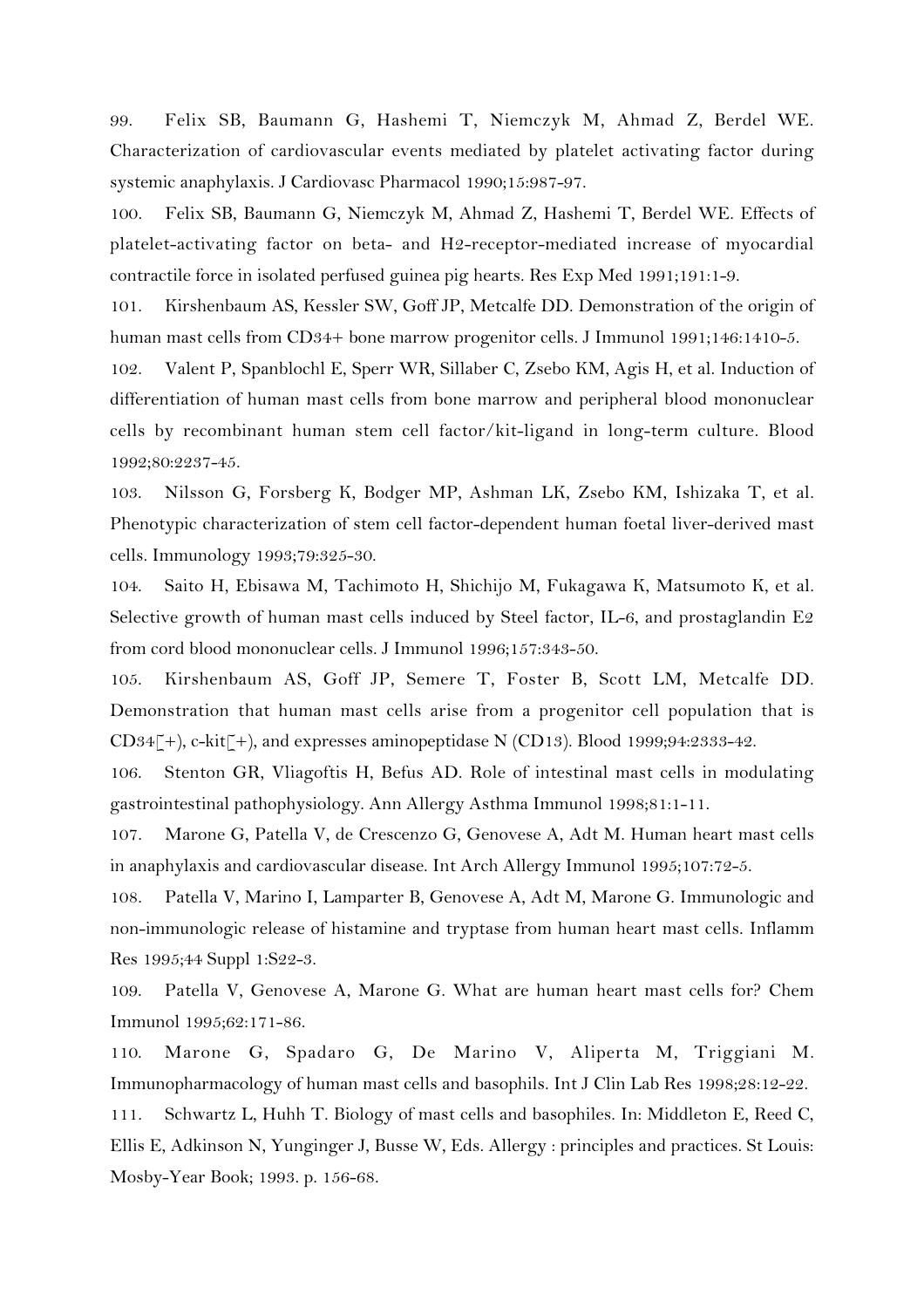112. Patella V, Ciccarelli A, Lamparter-Schummert B, de Paulis A, Adt M, Marone G. Heterogeneous effects of protamine on human mast cells and basophils. Br J Anaesth 1997;78:724-30.

113. Fisher MM, Baldo BA. Mast cell tryptase in anaesthetic anaphylactoid reactions. Br J Anaesth 1998;80:26-9.

114. Marone G, de Crescenzo G, Adt M, Patella V, Arbustini E, Genovese A. Immunological characterization and functional importance of human heart mast cells. Immunopharmacology 1995;31:1-18.

115. Urata H, Kinoshita A, Misono KS, Bumpus FM, Husain A. Identification of a highly specific chymase as the major angiotensin II- forming enzyme in the human heart [published erratum appears in J Biol Chem 1991 Jun 25;266:12114]. J Biol Chem 1990;265:22348-57.

116. Graver LM, Robertson DA, Levi R, Becker CG, Weksler BB, Gay WA. IgEmediated hypersensitivity in human heart tissue: histamine release and functional changes. J Allergy Clin Immunol 1986;77:709-14.

117. Bradding P, Feather IH, Howarth PH, Mueller R, Roberts JA, Britten K, et al. Interleukin 4 is localized to and released by human mast cells. J Exp Med 1992;176:1381-6.

118. Moller A, Lippert U, Lessmann D, Kolde G, Hamann K, Welker P, et al. Human mast cells produce IL-8. J Immunol 1993;151:3261-6.

119. Bradding P, Okayama Y, Howarth PH, Church MK, Holgate ST. Heterogeneity of human mast cells based on cytokine content. J Immunol 1995;155:297-307.

120. Bradding P. Human mast cell cytokines. Clin Exp Allergy 1996;26:13-9.

121. Patella V, Marino I, Lamparter B, Arbustini E, Adt M, Marone G. Human heart mast cells. Isolation, purification, ultrastructure, and immunologic characterization. J Immunol 1995;154:2855-65.

122. Schwartz LB, Austen KF. Structure and function of the chemical mediators of mast cells. Prog Allergy 1984;34:271-321.

123. Arrang JM, Garbarg M, Lancelot JC, Lecomte JM, Pollard H, Robba M, et al. Highly potent and selective ligands for histamine H3-receptors. Nature 1987;327:117-23.

124. Ichinose M, Stretton CD, Schwartz JC, Barnes PJ. Histamine H3-receptors inhibit cholinergic neurotransmission in guinea- pig airways. Br J Pharmacol 1989;97:13-5.

125. Ichinose M, Barnes PJ. Inhibitory histamine H3-receptors on cholinergic nerves in human airways. Eur J Pharmacol 1989;163:383-6.

126. Garbarg M, Schwartz JC. The histamine H3 receptor: pharmacology and potential therapeutic applications. Ann Fr Anesth Réanim 1993;12:114-5.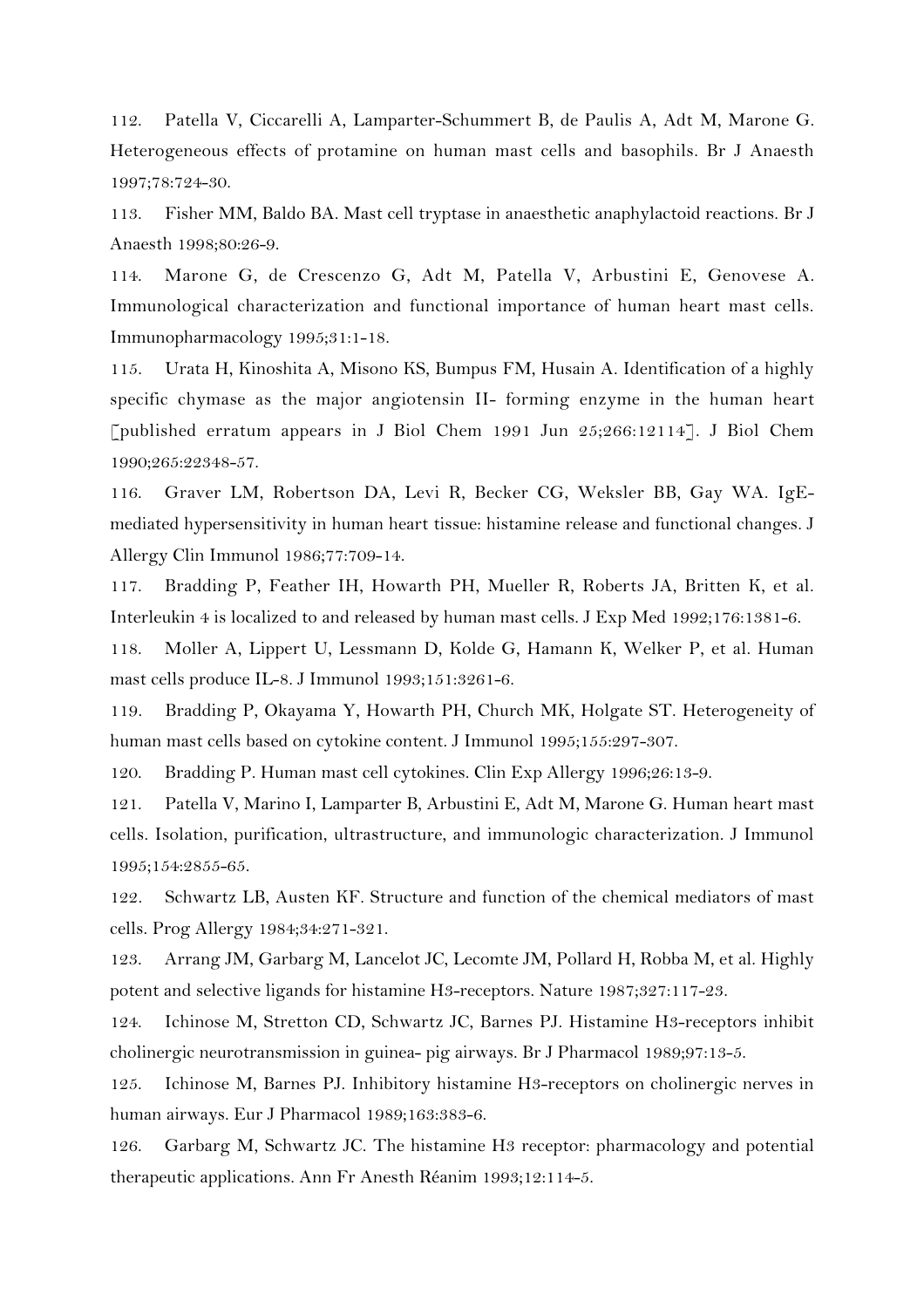127. Ginsburg R, Bristow MR, Stinson EB, Harrison DC. Histamine receptors in the human heart. Life Sci 1980;26:2245-9.

128. Watkins J, Thornton JA. Immunological and non-immunological mechanisms involved in adverse reactions to drugs. Klin Wochenschr 1982;60:958-64.

129. Cooper DJ, Thompson CR, Walley KR, Gillis RP, Wolinski-Walley PE, Schellenberg RR. Histamine decreases left ventricular contractility in normal human subjects. J Appl Physiol 1992;73:2530-7.

130. Chrusch C, Sharma S, Unruh H, Bautista E, Duke K, Becker A, et al. Histamine H3 receptor blockade improves cardiac function in canine anaphylaxis. Am J Respir Crit Care Med 1999;160:1142-9.

131. Schwartz LB, Lewis RA, Seldin D, Austen KF. Acid hydrolases and tryptase from secretory granules of dispersed human lung mast cells. J Immunol 1981;126:1290-4.

132. Schwartz LB, Schratz JJ, Vik D, Austen KF. Cleavage of human C3 by human mast cell tryptase. Fed Proc 1982;41:487, A1270.

133. Ember JA, Hugli TE. Complement factors and their receptors. Immunopharmacology 1997;38:3-15.

134. Best N, Teisner B, Grudzinskas JG, Fisher MM. Classical pathway activation during an adverse response to protamine sulphate. Br J Anaesth 1983;55:1149-53.

135. Tobin MC, Karns BK, Anselmino LM, Thomas LL. Potentiation of human basophil histamine release by protamine: a new role for a polycation recognition site. Mol Immunol 1986;23:245-53.

136. Hobbhahn J, Habazettl H, Conzen P, Peter K. Komplikationen durch Protamin. Teil 1: Pharmakologie und Pathophysiologie. Anaesthesist 1991;40:365-74.

137. Regal JF, Fraser DG, Toth CA. Role of the complement system in antigen-induced bronchoconstriction and changes in blood pressure in the guinea pig. J Pharmacol Exp Ther 1993;267:979-88.

138. Jones HM, Matthews N, Vaughan RS, Stark JM. Cardiopulmonary bypass and complement activation. Involvement of classical and alternative pathways. Anaesthesia 1982;37:629-33.

139. Stenson WF, Parker CW. Metabolites of arachidonic acid. Clin Rev Allergy 1983;1:369-84.

140. Farrukh IS, Michael JR, Summer WR, Adkinson NF, Jr., Gurtner GH. Thromboxane-induced pulmonary vasoconstriction: involvement of calcium. J Appl Physiol 1985;58:34-44.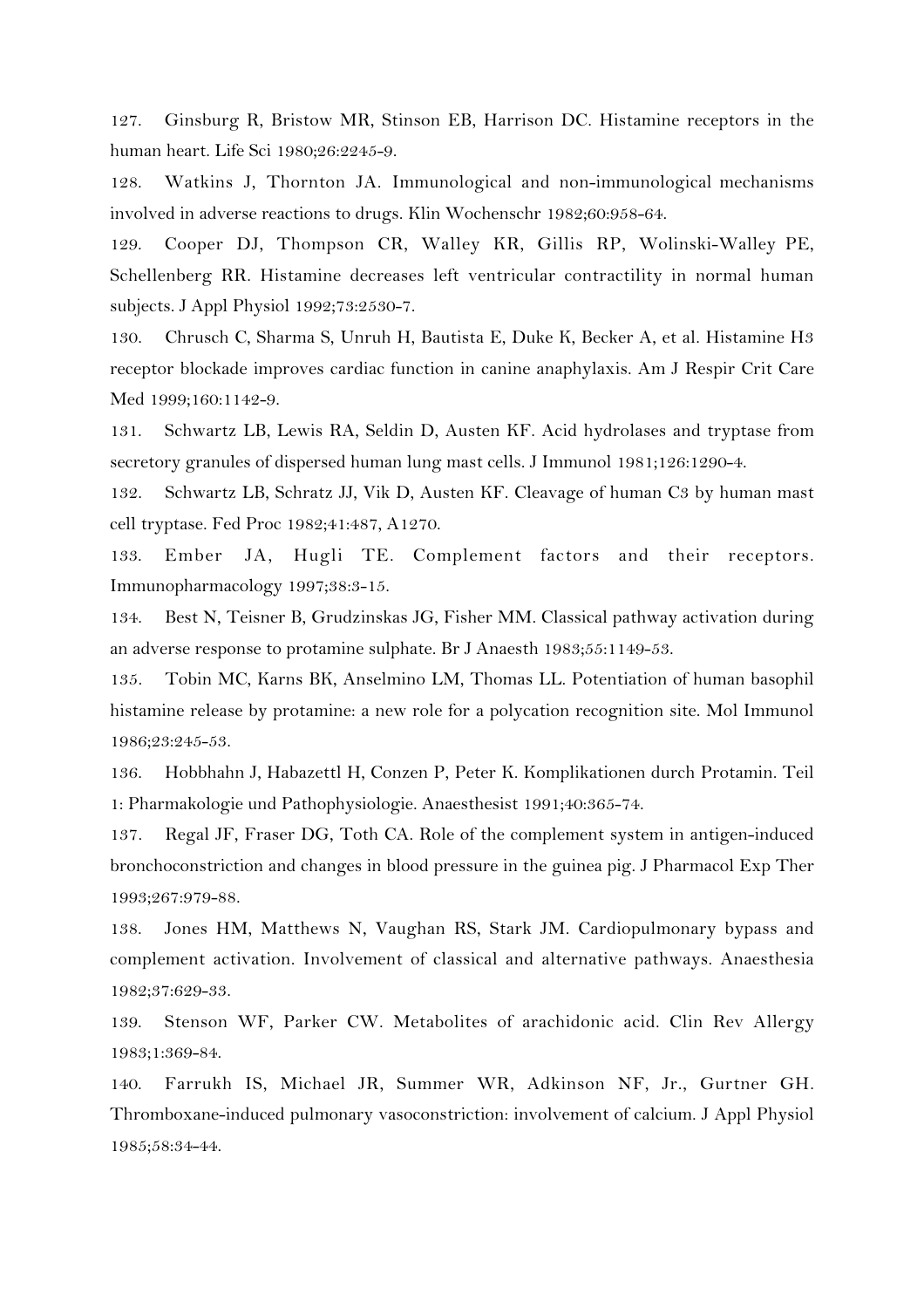141. Miyahara T, Shibamoto T, Wang HG, Koyama S. Role of circulating blood components and thromboxane in anaphylactic vasoconstriction in isolated canine lungs. J Appl Physiol 1997;83:1508-16.

142. Cooper JD, McDonald JW, Ali M, Menkes E, Masterson J, Klement P. Prostaglandin production associated with the pulmonary vascular response to complement activation. Surgery 1980;88:215-21.

143. Walch L, Norel X, Gascard JP, Brink C. Cysteinyl-leukotriene receptors in pulmonary vessels [In Process Citation]. J Physiol Pharmacol 1999;50:567-73.

144. Pinckard RN, Farr RS, Hanahan DJ. Physicochemical and functional identity of rabbit platelet-activating factor (PAF) released in vivo during IgE anaphylaxis with PAF released in vitro from IgE sensitized basophils. J Immunol 1979;123:1847-57.

145. Jancar S, Sirois MG, Carrier J, Braquet P, Sirois P. PAF induces rat plasma extravasation and releases eicosanoids during anaphylaxis. Inflammation 1991;15:347-54.

146. Mourad FH, O'Donnell LJ, Ogutu E, Dias JA, Farthing MJ. Role of 5 hydroxytryptamine in intestinal water and electrolyte movement during gut anaphylaxis. Gut 1995;36:553-7.

147. Vignon H. Réactions de type histaminique observées au cours de l'anesthésie générale. Ann Anesthésiol Fr 1976;17:1-8.

148. Ghannem M, Marsepoil T, Godard S, HO P, Montheli J, Lainee, R. Réaction anaphylactique avec spasme coronarien au décours d'une coronarographie. Ann Cardiol Angéiol 1993;42:416-8.

149. Cooper D. Cardiac dysfunction during anaphylaxis in patients. App Cardiopulm Pathophysiol 1993;5:9-18.

150. Bermejo N, Guéant JL, Mata E, Gerard P, Moneret-Vautrin DA, Laxenaire MC. Platelet serotonin is a mediator potentially involved in anaphylactic reaction to neuromuscular blocking drugs. Br J Anaesth 1993;70:322-5.

151. Kyriakides K, Hussain SK, Hobbs GJ. Management of opioid-induced pruritus: a role for 5-HT3 antagonists? Br J Anaesth 1999;82:439-41.

152. Smith PL, Kagey-Sobotka A, Bleecker ER, Traystman R, Kaplan AP, Gralnick H, et al. Physiologic manifestations of human anaphylaxis. J Clin Invest 1980;66:1072-80.

153. Barnes PJ. Effect of bradykinin on airway function. Agents Actions Suppl 1992;38:432-8.

154. Rubin LE, Levi R. Protective role of bradykinin in cardiac anaphylaxis. Coronaryvasodilating and antiarrhythmic activities mediated by autocrine/paracrine mechanisms. Circ Res 1995;76:434-40.